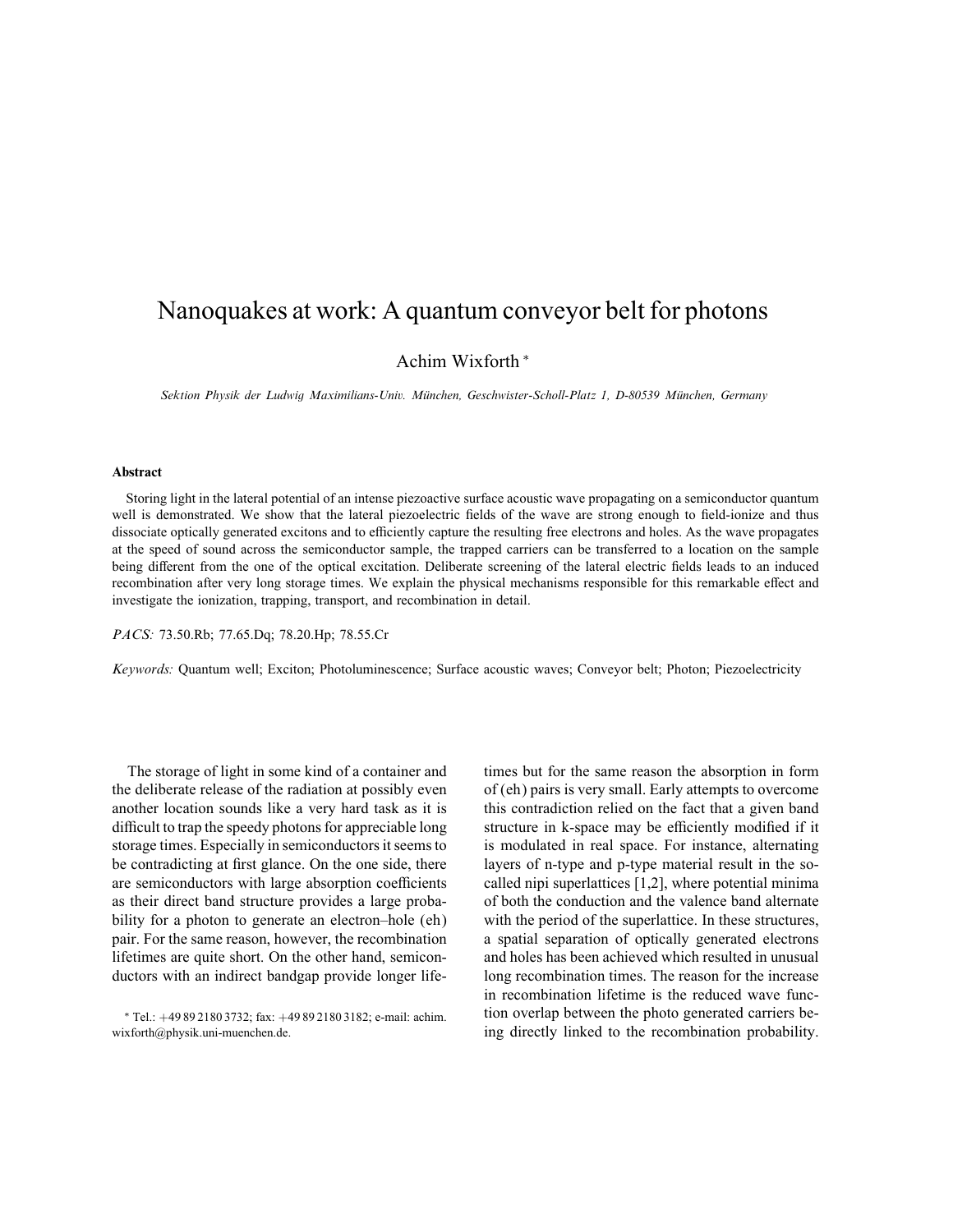Another recent attempt uses a coupled double quantum well system in which the electrons and holes after their generation reside in different parts of the potential [3]. Illumination with a far-infrared source is then used to transfer the electron in real space towards the hole and to induce a photoluminescence recombination. Hence – it seems quite favorable to rely on a spatial separation of photo generated carriers in a direct gap semiconductor to achieve considerably prolonged recombination lifetimes while retaining the large absorption coefficients.

Here, we would like to report on a different technique to achieve this spatial separation of the photo generated electrons and holes in a semiconductor quantum well [4]. For this purpose, we use surface acoustic waves (SAW) propagating on the piezoelectric semiconductor substrate [5]. Surface acoustic waves are modes of elastic energy that propagate at the surface of a semi-infinite medium. The simplest modes of such waves are Rayleigh waves, in which the particle displacement is elliptic in the sagittal plane perpendicular to the direction of propagation. If the medium is piezoelectric, the waves are accompanied by appreciable lateral and vertical electric elds giving rise to both lateral and vertical modulation of the band edges in the semiconductor. If these fields are large enough, exciton ionization or a spatial separation of the photo generated e–h pairs can result [6]. The SAW are quite efficiently excited on a piezoelectric substrate by means of the so-called interdigital transducers (IDT). Those consist of two comb-like metalized structures being connected to a high-frequency signal generator. Mediated by the inverse piezoelectric effect, the application of a voltage to the IDT leads to a deformation of the substrate right below the transducer. If the frequency of the excitation is chosen such that the condition  $f = v/p$ is met, a coherent and monochromatic sound wave is launched along the surface of the crystal. Here,  $v$ denotes the SAW velocity for the given crystal cut and  $p$  the periodicity of the IDT.

In Fig. 1, we depict the typical sample layout as used in our experiments. The undoped quantum well samples are grown by molecular beam epitaxy on a  $(100)$  – GaAs substrate. The well consists of 10 nm pseudomorphic  $In<sub>0.15</sub>Ga<sub>0.85</sub>As grown on a 1µm thick$ GaAs buffer and is covered by a 20 nm thick GaAs cap layer. The active area of the sample is etched



Fig. 1. Sketch of the sample geometry used in our experiments. The active layers of the undoped semiconductor quantum well are etched in the form of a cross-like mesa. On each end of the arms, an IDT is deposited.  $IDT<sub>1,2</sub>$  operate at a frequency of  $f = 840$  Mhz, IDT<sub>3,4</sub> are designed for  $f = 420$  Mhz.

into two 2.5 mm long and 0.3 mm wide bars forming a cross-like mesa with an IDT at each end. The SAW velocity for  $(100)$  GaAs and  $[110]$  propagation is  $v = 2865$  m/s, and the IDTs are designed to operate at a center frequency  $f_{SAW} = 840 \text{ MHz (IDT}_1)$ and  $f = 420 \text{ MHz (IDT}_3)$ , respectively. They are partially impedance matched to the 50  $\Omega$  radio frequency (RF) circuitry using an on-chip matching network thus strongly reducing the insertion loss of each transducer. The sample is mounted in an optical cryostat and the experiments presented here are performed at  $T = 4.2$  K. Light from either a pulsed laser diode  $(\lambda_{\text{laser}} = 780 \text{ nm})$  or a tuneable titanium–sapphire laser is used for optical interband excitation above band gap and the photoluminescence (PL) of the sample is analyzed in a triple grating spectrometer. Either a photomultiplier or a charged coupled device (CCD) serve as a detector for the PL. Application of a highfrequency signal to one of the IDTs launches a SAW that can be detected at the other IDT after the acoustic delay of the order of  $1\mu s$  determined by the spacing of the IDTs. Either pulsed or continuous wave (cw) operation of the SAW transducers is possible.

In Fig. 2, we show the observed quantum well PL under the influence of a SAW at  $f = 840 \text{ MHz}$  for different SAW amplitudes [4]. The PL is analyzed at the same spot where it is excited, close to the mesa center. As can be seen from the figure, an increase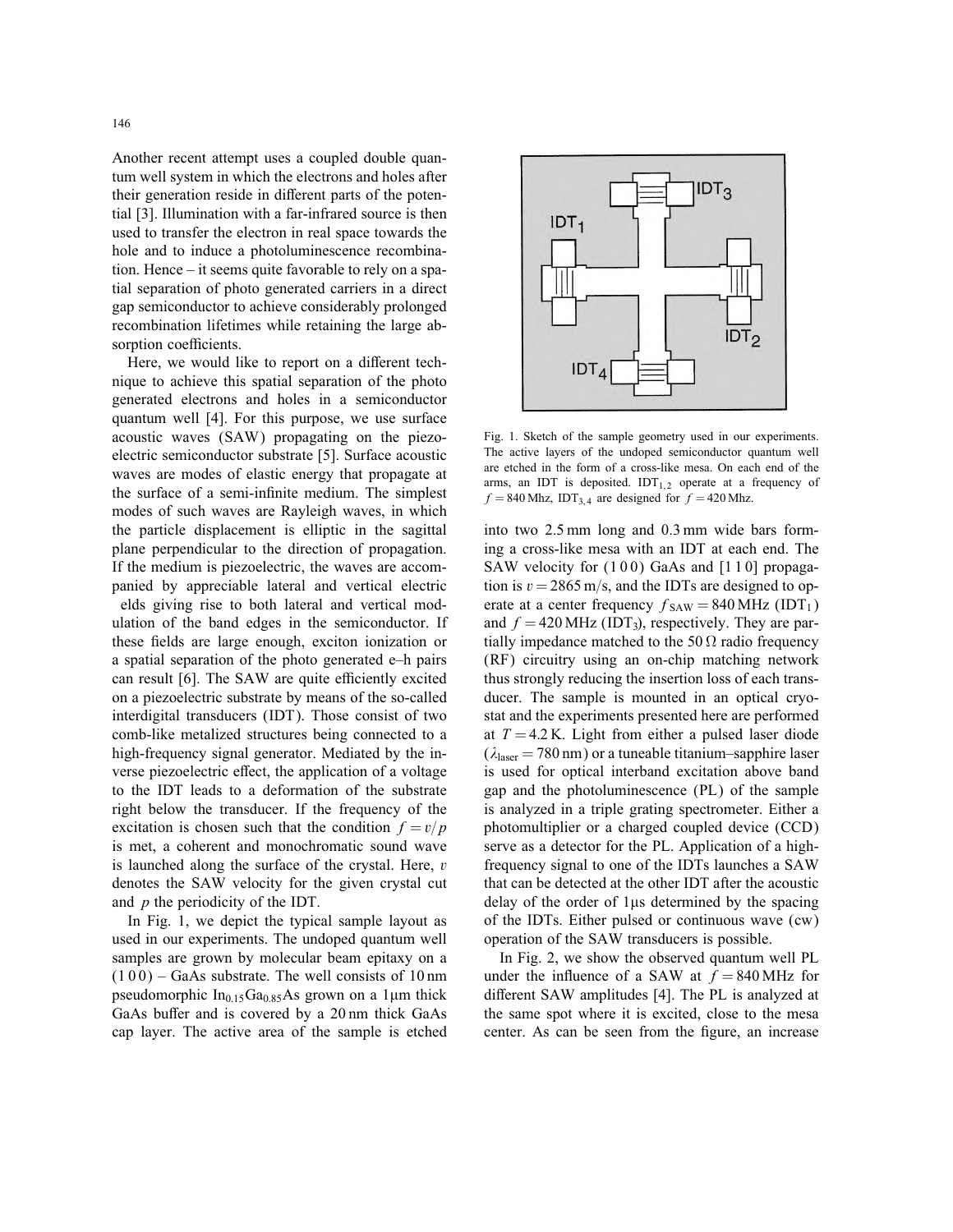

Fig. 2. Photoluminescence (PL) spectra for the quantum well sample under the influence of an intense SAW. With increasing SAW power the PL intensity rapidly decreases whereas its energetic position and line width remain nearly unaffected. At the highest acoustic power show in the figure, the PL is completely quenched [3].

of the SAW power leads to a decrease of the detected PL intensity, whereas the energetic position and line width remain nearly unaffected. For the highest powers shown  $(+13.5 \text{ dBm} = 22.4 \text{ mW})$ , the PL becomes completely quenched. This quenching of the PL by the SAW is interpreted by an ionization of the optically generated excitons in the strong lateral piezoelectric fields. To give an impression on the achievable field strengths, we show in Fig. 3 how both the vertical and the lateral fields depend on the acoustic power imposed to our sample. At the same time we plot the magnitude of the corresponding SAW potential. Even for quite moderate SAW powers, very high electric fields of the order of several  $kV/cm$  are easily achieved. These piezoelectric fields of the SAW modulate the band edges with respect to the chemical potential similar as in doping superlattices [1,2] or statically imposed laterally periodic electric fields



Fig. 3. Lateral and vertical components of the piezoelectric fields in the SAW as a function of the acoustic power and for the given parameters. Also shown (right axis) is the piezoelectric potential associated with the wave.

using an interdigitated gate electrode [7]. In our moving potential superlattice with period  $\lambda = 3.4 \,\text{\ensuremath{\mu}m}$  the excitons become polarized predominantly by the lateral electric field until they dissociate at high fields into spatially separated e–h pairs. These are then ef-

ciently stored in the potential minima and maxima of the conduction and the valence band, respectively. A very simple estimate yields that fields as high as  $E_{\text{crit}} \approx E_b/(ea_B^*) \sim 10^4 \text{ V/cm}$  will ionize photo generated excitons.  $E_b \sim 9$  meV denotes the exciton binding energy, *e* the elementary charge, and  $a_B^* \sim 9 \text{ nm}$  the effective (Bohr) exciton radius of our system. Hence, the lateral field of the SAW is definitely high enough to dissociate the photo generated excitons in our sample. The influence of the vertical fields, however, can be neglected in our case as we are working on a comparatively thin  $(d = 10 \text{ nm})$  quantum well.

The observed quenching of the PL under the influence of an intense SAW is already an indication of the increased trapping probability in the moving lateral potential of the SAW. As the potential modulation is moving with the speed of sound, consequently, the spatially separated and trapped e–h pairs are swept away by the SAW and propagate across the sample without recombining. The dramatically prolonged recombination time together with their propagation along the surface of the quantum well enables us to directly follow the transport of photo generated carriers over macroscopic distances that may exceed millimetres in our experiment. For this purpose, we need to cancel out the lateral electric fields that are responsible for the trapping of the charges. On a piezoelectric semiconductor, this is easily achieved by a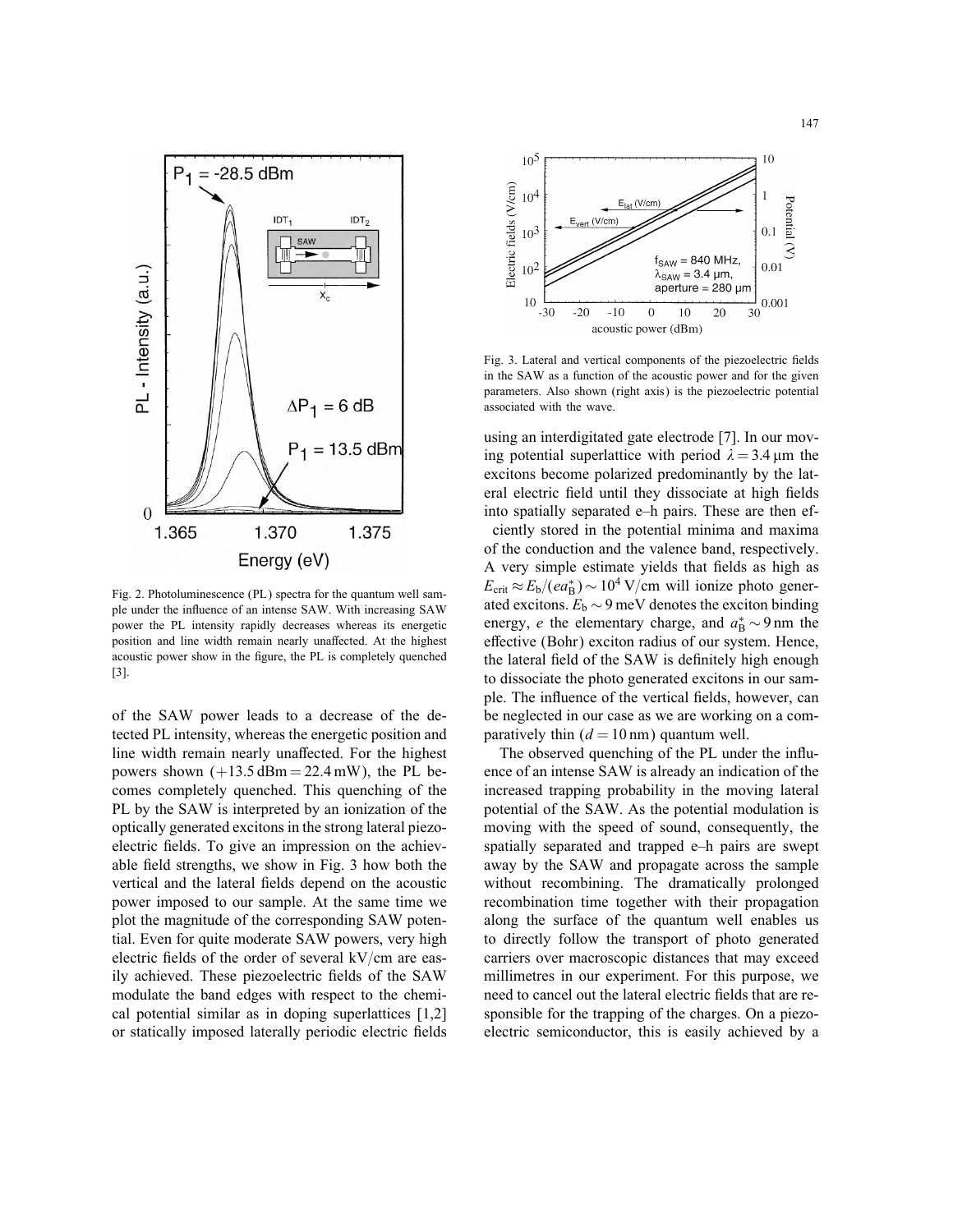



Fig. 4. Experimental evidence for the transport of photo-generated charges in the field of the SAW. A short RF pulse is transformed into a SAW packet at  $f = 840$  Mhz. Transversing the excitation region  $(x = x_{in})$ , this SAW pulse is "loaded" with e–h-pairs which immediately become spatially separated. The spatial separation dramatically decreases the recombination probability which in turn results in a tremendously increased lifetime. After very long storage or delay times the SAW arrives at a metalized region of the sample where the lateral electric fields are screened and the recombination of the photo-generated charges is no longer impossible. The result is a strong PL signal at this location  $(x = x_{out})$  [3].

metallization of a part of the samples surface [8]. In this case, the lateral fields are screened and the trapping potentials are flattened out. The carriers are now free again to diffuse, hence considerably increasing their recombination probability. In other words, it should be possible to optically generate excitons at some point of the sample, dissociate them in the field of a SAW and then let them "surf" on the SAW to a different location of the sample. Here, a metallization of the sample surface leads to a re-assembly of the stored bipolar charges into photons which can be detected in the form of a time delayed PL at the remote location.

The corresponding experiment is sketched in Fig. 4. We show the PL being detected at the site  $x_{\text{out}}$  as a function of time after the optical generation of excitons at site  $x_{in}$ . The lower part of the figure indicates the timing sequence of the experiment. A short  $(\tau = 200 \text{ ns})$  SAW pulse at  $P_{SAW} = +13 \text{ dBm}$  is generated at  $t = t_0$ . To avoid any spurious effects, we switch

Fig. 5. PL intensity as a function of the acoustic power  $P_2$  at constant power  $P_1 = +4.5$  dBm for two counter propagating SAW of the same frequency  $f_1 = f_2 = 840$  MHz. Only for  $P_1P_2$  (standing wave condition) the PL recovers, whereas for the other cases the PL is efficiently suppressed [3].

the laser off after the SAW pulse has transversed the optical excitation area at  $x = x_{in}$  and  $t = t_1$ . Some 400 ns later  $(t = t_2)$ , a strong PL signal is detected at  $x = x_{\text{out}}$ , exactly at the time when the "loaded" SAW arrives at the screening electrode. The light has been "stored" in the SAW potential and then transported in the form of a bipolar polarization to this remote location, like on a conveyor belt. The storage time reached in this experiment is mainly given by the transport path on the finite length of our sample ( $\Delta x = 1$  mm, in this case). Only a small fraction of the photoexcited carriers is lost along this way [4] and hence much longer storage times can be achieved by a more sophisticated sample design. The fixed time delay between excitation and detection of the PL in the present experiment, however, is given by the fixed distance between excitation area ( $x = x_{\text{in}}$ ) and detection area ( $x = x_{\text{out}}$ ).

A simple way to also achieve tuneable time delays is presented in Fig. 5. Here, the recombination of the trapped bipolar charges is triggered by a second sound wave propagating in the opposite direction of the first one. If the amplitudes and frequencies of both waves are the same, a standing wave pattern will form, in which the trapping potential is partially lifted and the e–h pairs are free to recombine again. We show the result of an experiment, where two counterpropagating SAWs at  $f = 840$  MHz are used to perform this task.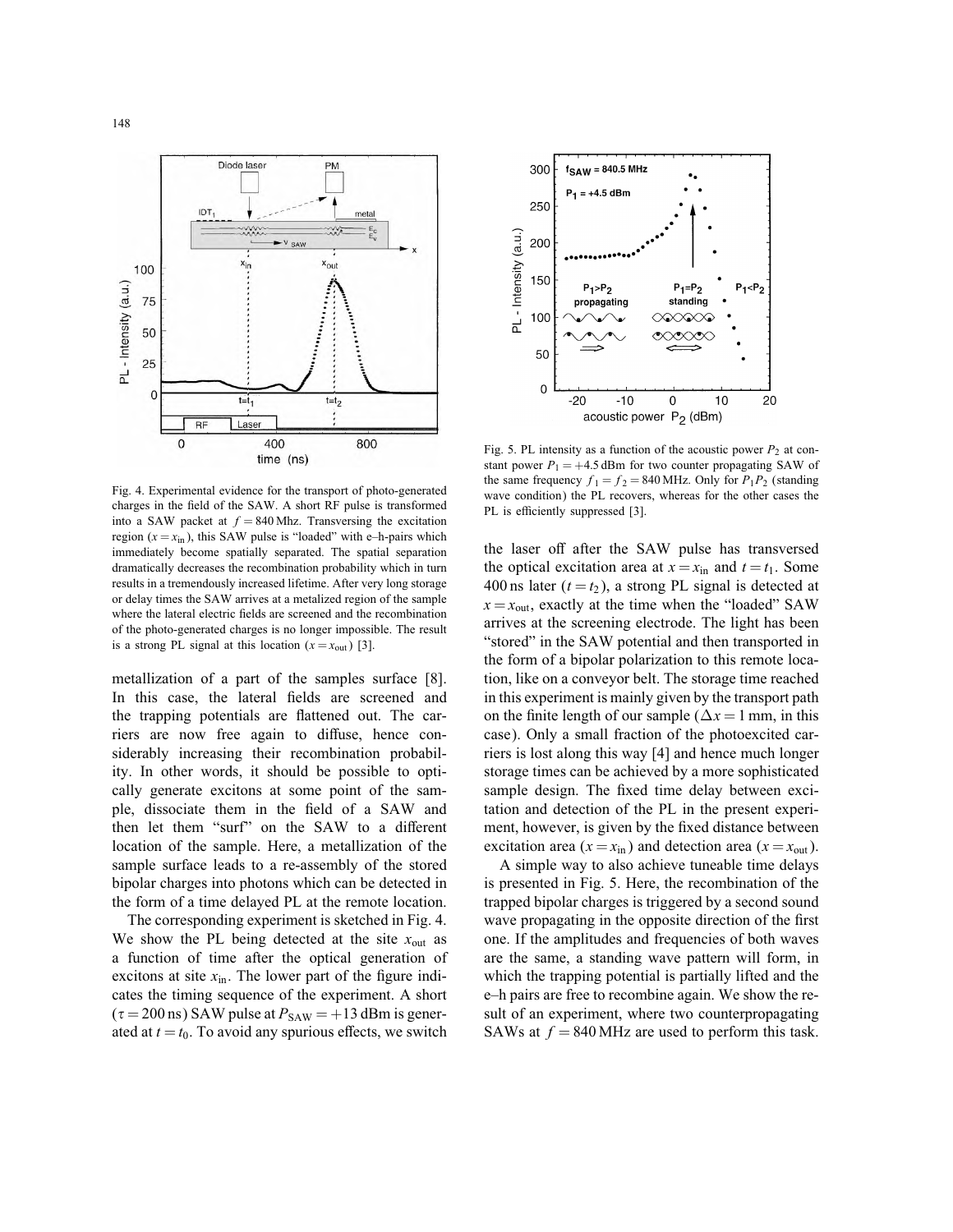

Fig. 6. Corresponding experiment to Fig. 5 in frequency space. Two counter propagating waves of constant and equal power  $(P_1 = P_2 = +4.5$  dBm) are launched across the sample. The frequency of the first SAW  $f_1 = 841.5$  Mhz, whereas  $f_2$  is tuned. Only for the exact standing wave condition ( $f_1 = f_2$ ) a bright PL is observed. Note that the width of the peak is only some 200 Hz at a center frequency of about 1 Ghz!

We keep the amplitude of the first (pumping) SAW xed such that the PL is already quenched by about 50%. The amplitude of the second SAW is varied during the experiment. As long as it is small as compared to the one of the "conveying" SAW, the PL intensity remains nearly unaffected. However, as soon as both SAW amplitudes are of the same order, and a standing wave pattern forms, the PL intensity increases dramatically and finally at  $P_1 = P_2$  reaches its original value. For higher powers  $P_2$  the situation reverses and now  $SAW<sub>2</sub>$  starts to efficiently quench the PL.

Even more impressive is the corresponding experiment in frequency space that is shown in Fig. 6. Here, both amplitudes of the SAWs are kept equal and fixed at  $P_1 = P_2 = +4.5$  dBm, like in Fig. 5. Now the frequency of  $SAW<sub>2</sub>$  is varied. As long as both SAW frequencies are different by more than about 1 part in  $10<sup>7</sup>$  (!), the PL remains efficiently suppressed. Only for the exact standing wave geometry the PL recovers. Then and only then the time-averaged wave function overlap of both electrons and holes becomes non-zero which in turn is equivalent to a non-vanishing recombination probability. The extreme sensitivity of this experiment regarding smallest frequency differences might even have some importance for future device applications.

A crucial point for the above experiments is the electric-field-induced ionization process for the excitons. If the ionization in incomplete, only a fraction of the photo-generated charges will be spatially separated and trapped in the wave. This together with a possible escape of some carriers will cause a reduced transport efficiency of the conveyor belt. Above, we gave a simple estimate for  $E_{\text{crit}} \approx 10^4 \text{ V/cm}$ , the critical field necessary for a spatial separation of the electrons and holes. From our experiments, however, we extract a somewhat lower value – a disagreement that will be addressed in the following: we are making use of the fact that SAW transmission experiments are very sensitive to small areal conductivities of a close-by charge carrier system [5]. The attenuation as a function of the conductivity indicates a maximum at some critical conductivity  $\sigma_{\rm m} \approx 3 \times 10^{-7} \Omega^{-1} / \text{sq}$  [5], where the impedance of the space-charge layer is matched to the surface SAW admittance of the sample. To directly observe the exciton ionization process in the eld of the "pump" SAW, we monitor the transmitted intensity  $P_4$  of a second SAW propagating perpendicularly to the "pump" SAW as a function of the acoustic power  $P_1$  of the latter [9]. On the length scale of the SAW, the optically generated excitons behave like neutral particles as their effective Bohr radius is much smaller than  $\lambda_{SAW}$ . The areal conductivity related to the field-induced polarization of the excitons is negligible, so we do not expect any screening of the piezoelectric potential of the transmitted SAW and hence no attenuation as described in Ref. [5]. However, once the excitons are field-ionized, their "fragments"  $$ electrons and holes – are spatially separated and subsequently confined in the lateral potential wells of the pump SAW. Now the probe SAW encounters many parallel stripes of free electrons and holes, resembling a *lateral* "nipi"-structure with a period  $\lambda_{\text{SAW},1}$ . Those electrons and holes are free to move along the direction normal to the propagation of the pumping and confining SAW and are therefore expected to interact with the second SAW according to their areal conductivity.

This is exactly what we observe experimentally. The result is shown in Fig. 7, where we plot the transmitted SAW intensity  $P_4 = P_3 \exp(-\Gamma d)$  as a function of the power  $P_1$  of the "pumping" SAW and for two different optical excitation energies  $E_{\text{las}}$ , as will be discussed below.  $P_3$  is the incident power of the "probe" SAW, d the length of the interaction region, which in our case corresponds to the width of the pumping SAW path, namely  $d = 300 \,\mu m$ .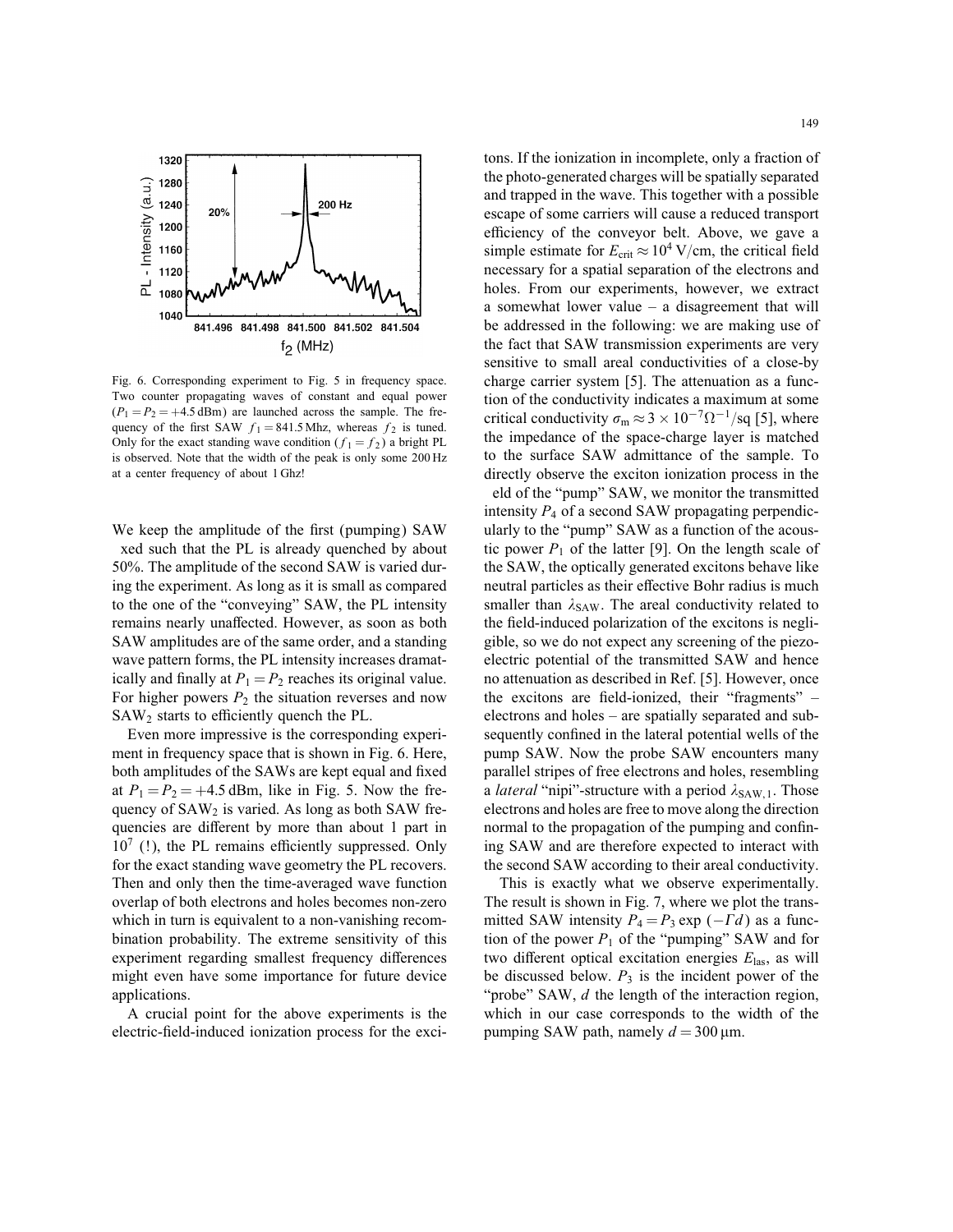

Fig. 7. SAW transmission experiment to study the process of the exciton ionization in the field of a pumping SAW  $P_1$ . A second SAW is propagated at low power  $P_3$  perpendicular to the first one and is analyzed in intensity  $P_4$  at IDT<sub>4</sub>. The attenuation of this "probe" SAW strongly depends on the areal conductivity of the photo-generated charges. As long as the excitons are not yet dissociated by the SAW1, they behave like neutral particles with zero areal conductivity. The sudden inset of SAW absorption indicates the occurrence of a finite areal conductivity caused by the ionization of the excitons. In (a), only the InGaAs quantum well is optically excited, resulting in purely 2d excitons, whereas in (b) also the barriers are excited and 3d excitons are generated simultaneously [8].

The inset of the figure shows the measured intensity of some prominent PL lines as a function of the SAW pumping power  $P_1$ . 2d-FX denotes the quantum well (2d) free exciton as already shown in Fig. 2, the other symbols are attributed to the bulk (3d) free exciton and some acceptor (A) or donator (D) bound excitonic states [10]. It is interesting to note that – in agreement to the observations in Ref.  $[10]$  – all different PL lines become suppressed under the influence of the SAW. The threshold fields, however, differ slightly which can be attributed to their different binding energies. At very low pumping power levels  $P_1$ , the probing SAW is nearly unaffected as indicated by a constant transmitted SAW intensity  $P_4$  over several decades of  $P_1$ . However, for pumping power levels greater than approximately  $P_1 = -10$  dBm, a strong decrease of

the transmitted SAW intensity  $P_4$  or equivalently an increase of the attenuation coefficient  $\Gamma$  is observed. This decrease of the probe SAW intensity is strongly dependent on the energy  $E_{\text{las}}$  of the exciting laser, as can be seen in the upper two traces in Fig. 7.

In Fig. 7a, the energy of the incident laser  $E_{\text{las}} =$ 1:48 eV is chosen such that only the InGaAs quantum well is optically excited, resulting in a selective population of the QW by photo generated excitons. For low acoustic pump powers  $P_1$ , their quasi-static conductivity in the QW is negligible, indicated by a constant probe intensity  $P_4$ .

However, for  $P_1$  > −6 dBm, corresponding to a lateral piezoelectric field strength of  $E_1 > 600$  V/cm, the probability for the dissociation of the excitons by fieldinduced tunnelling processes rapidly increases which is marked by a sharp onset of the absorption of the probe SAW. This change in the SAW transmission can be understood by the absorption process as described in Ref. [5]. The point of minimum transmission (or equivalently maximum attenuation) corresponds to the situation, where the averaged conductivity of the spatially separated electrons and holes reaches the critical conductivity  $\sigma_{\rm m}$  as defined above. Further increase of the pumping power  $P_1$  results in an increase of the carrier densities and thus, caused by an increased screening, in a smaller interaction between the probe SAW and the mobile carriers. The result is a significantly reduced attenuation coefficient  $\Gamma$ .

Optical excitation at a laser energy of  $E_{\text{las}} = 1.59 \text{ eV}$ (see Fig. 7b) being larger than the band gap of the quantum well barriers leads to the generation of both 3D excitons in this GaAs barrier (bulk) material and in the InGaAs quantum well. This simultaneous generation of 2D and 3D excitons is clearly observed in our experiment, as the transmitted SAW intensity exhibits two well-defined minima at about  $P_1 = -8$  dBm and  $P_1 = 0$  dBm. Those minima correspond to maxima in the SAW attenuation  $\Gamma$  as described above. The onset of the SAW attenuation, however, is now shifted towards lower pumping powers of  $P_1 = -13$  dBm, corresponding to a piezoelectric field strength of only  $E_1 = 300 \text{ V/cm}$ . This attenuation at smaller pumping powers can be attributed to the dissociation of the 3d excitons in the GaAs barrier material. As the exciton binding energy of 3d excitons is considerably smaller than the one for the 2d excitons in the InGaAs quantum well, the piezoelectric fields necessary for